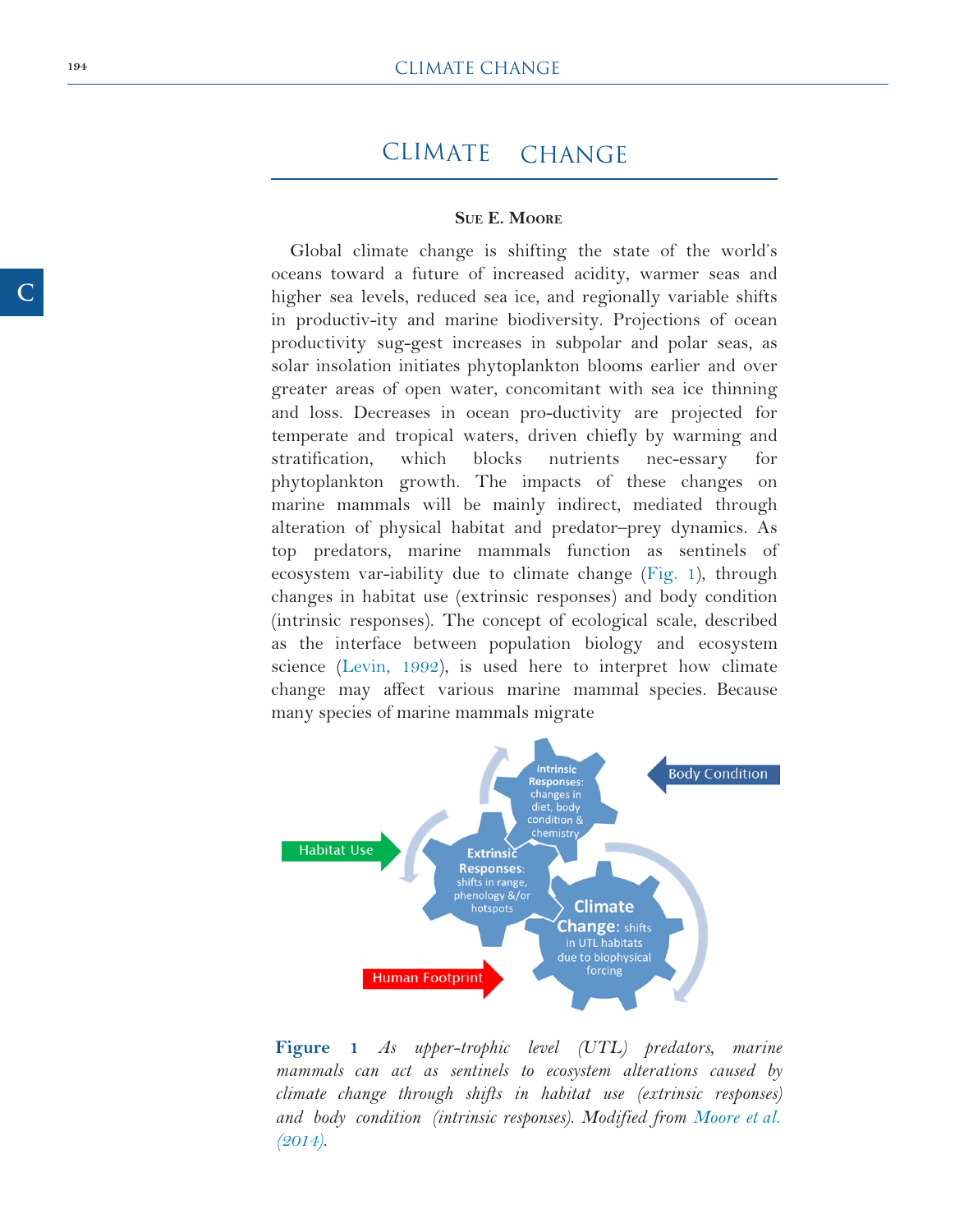between feeding and breeding areas, the concept of phenology, defined as the relationship between climate and periodic biological phenomena, is also invoked ([Root et al., 2003](#page-3-0)). Finally, potential synergies between climate change and physiology are considered, including the rate and extent of marine mammal exposure to disease and toxins ([Gulland and Hall, 2007\)](#page-3-1).

# **I. Ecological Scale**

The effects of climate change on a given species will vary with its ecological scale. Ecological scale is determined by intrinsic life-history characteristics and, for marine mammals, can extend from years to centuries in time and from tens to thousands of kilometers in space [\(Fig. 2\)](#page-1-0). While individuals of some species roam across ocean basins for decades to centuries, others live within small freshwater, estuarine, or coastal home ranges. This breadth of scale can confound attempts to describe and predict the effects of climate change on marine mammals as a group. A basic tenet of ecology is that community structure is influenced by (1) disturbance events that physically alter habitats and (2) competition among species for resources in those altered habitats. On the temporal scale, it is likely that marine mammals can adapt to disturbance introduced by climate change, given that most extant species have evolved over roughly the past 10 million years. However, species that rely on resources available in specific regional habitats may not be able to adapt as rapidly as those environments are being altered. While description of the actual evolutionary steps that led to existing marine mammal fauna is outside the bounds of scientific measurement, impacts on marine mammals of anticipated warming over the next 50–100 years can be addressed with an eye toward the effects of disturbance anticipated across latitudinal zones.

## **A. Marine Mammals in Polar Regions**

In Polar Regions, sea ice losses and glacial disintegration are the clearest signals of disturbance to the marine environment attributable to climate change. In the Arctic, areal extent of sea ice has been reduced by 50%, concomitant with a 75% loss of multiyear ice ([Wood et al., 2015\)](#page-3-2). If sea ice losses continue, or increase due to the absorption of heat by larger expanses of dark seawater (the albedo effect), the Arctic Ocean will be ice-free in September by about 2040. Of note, the rate of seasonal sea ice loss measured to date varies among Arctic subregions and most models predict retention of sea ice during winter. The effects of the loss of seasonal sea ice on

marine mammals will depend on the degree to which a species uses ice for basic life functions ([Moore and Huntington, 2008](#page-3-3)). The loss of sea ice will be most detrimental to those species that rely on ice as a platform for hunting and birthing, such as the polar bear (*Ursus maritimus*), the walrus (*Odobenus rosmarus*), and several seal species [\(Fig. 3\)](#page-2-0). Sea ice losses will precipitate complex and cascading interactions among the trophic components of Arctic marine ecosystems [\(Post et al., 2013](#page-3-4)). In some cases, less sea ice may be beneficial if it enhances productivity or prey availability (e.g., [George et al., 2015](#page-3-5)). In other cases, the decline of sea ice may result in the loss of preferred prey, and the predators that cannot switch to alternative food will decline in numbers and perhaps range [\(Harwood et al., 2015](#page-3-6)). Conversely, the loss of sea ice may be advantageous to seasonally migrant species [\(Fig. 3\)](#page-2-0), as it will give them opportunities to forage in Arctic waters earlier and stay later in the feeding season.

Changes in marine mammal distribution and movements may also signal ecosystem shifts accompanying the loss of Antarctic sea ice. The dynamic relationship between sea ice and krill, the primary prey of migratory baleen whales and many Antarctic seals, will mediate the impact of climate warming on these species in the Southern Ocean. Off the Western Antarctic Peninsula (WAP), years of extreme ice extent have been associated with high krill biomass while reduced sea ice has been associated with high salp biomass, few krill, and poor survivorship for young seals (and penguins). Although the production–prey–predator dynamics among ice, krill, and marine mammals remain poorly understood in many regions of the Antarctic, reports of superaggregations of krill and humpback whales in nearshore waters of the WAP, where warming has been extreme, underscores the need for research at the "foraging scale" of various marine mammal species.

#### **B. Marine Mammals in Temperate and Tropical Regions**

In temperate and tropical regions, sea level rise, ocean acidification, and coral bleaching are the clearest signals of disturbance to the marine environment from climate change. Although these signs of environmental perturbation are alarming in their own right, the ultimate effects of these changes on marine mammals are not immediately evident. Rising sea levels can mean a loss of habitat for seals and sea lions that rely on low-lying coastal areas for rest, molting, pup birth and rearing, and courtship/mating. In the case of endangered and endemic fauna, such as Hawaiian monk seals (*Monachus schauinslandi*), an evaluation of potential effects of sea level rise by



<span id="page-1-0"></span>**Figure 2** *Marine mammal ecological scale (shaded area) is determined by a species' life-history characteristics and, for marine mammals, can extend from years to centuries in time and from tens to thousands of kilometers in space.*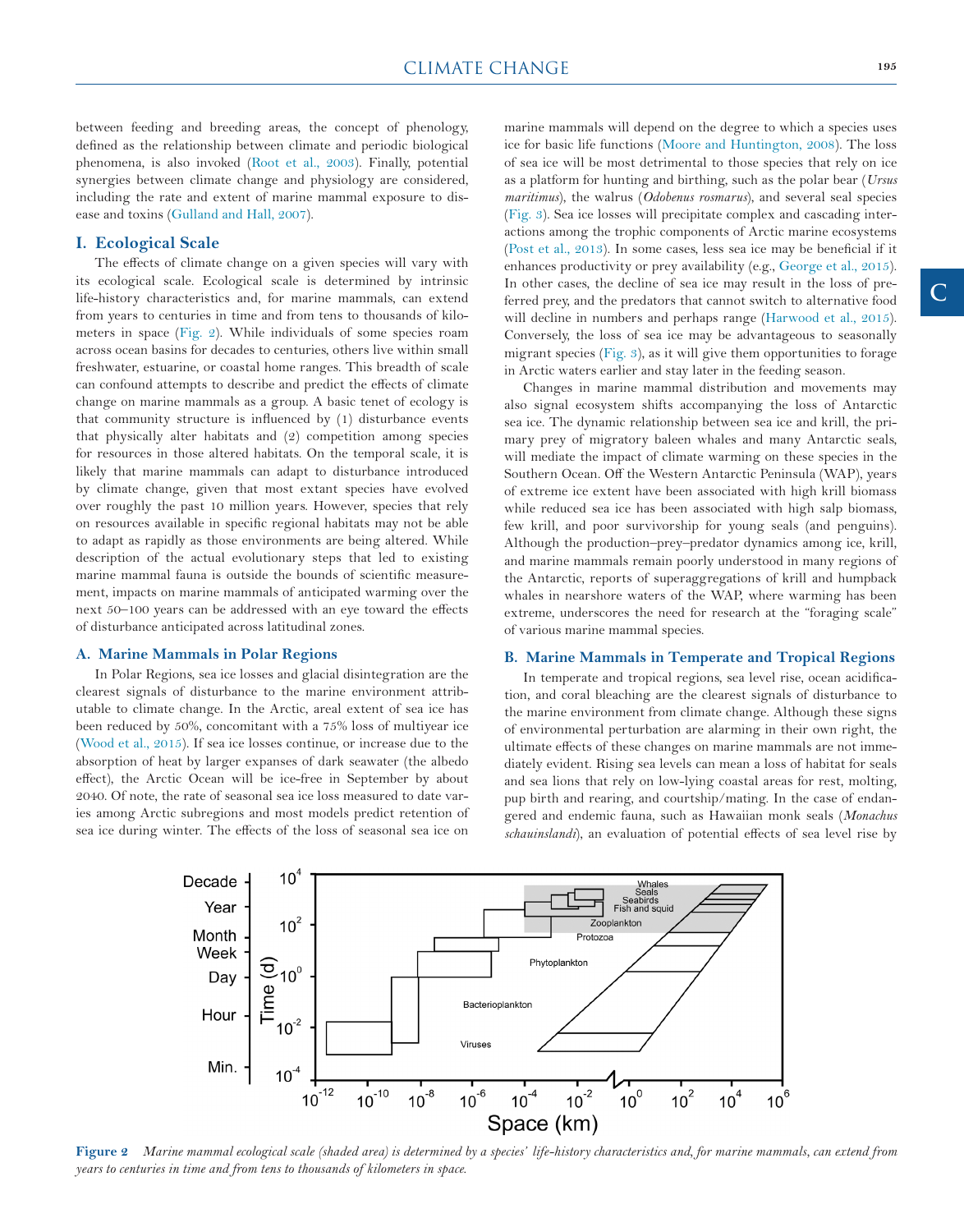

<span id="page-2-0"></span>**Figure 3** *A conceptual model of sea ice impacts on ice obligate, ice associated, and seasonally migrant marine mammal species: positive impacts are indicated by circled plus signs; negative impacts by circled minus signs. Dashed lines indicate uncertainty regarding potential impact of sea ice gain or loss for ice-associated species. Marine mammals will be affected differentially (positively* + *or negatively* **−***) by anticipated changes in productivity1 in both benthic and pelagic prey communities, and by changes in human subsistence2 and commercial activities3 in the Arctic. From [Moore and Huntington \(2008\),](#page-3-3) with permission.*

2100 found that maximum projected habitat loss ranged from 65% to 75% under median and maximum scenarios of sea level rise, respectively. Perhaps more important than sea level rise is the question of how biophysical forcing will alter marine food webs in temperate and tropical waters. For example, it appears that over the past five decades the dynamics of Hawaiian monk seal populations may have been influenced more by climate—ocean variability than by direct human activity ([Baker et al., 2012](#page-3-7)).

# **II. Phenology**

Although marine mammal species have responded to climatic changes throughout their evolutionary history, the rates of those changes have been far slower than that measured during the past 100 years. Responses to recent global warming across a range of species from grasses and trees to mollusks and mammals have included pole-ward shifts in distribution and changes in the timing (phenology) of life-history events such as migration, flowering, or reproduction [\(Root et al., 2003](#page-3-0)). The broad-scale annual migrations by marine mammals between feeding and breeding areas have evolved to maximize foraging, reproductive success, and offspring survival. Although the environmental cues that initiate migration are not well understood, there is evidence to suggest that climate change is altering the timing of migrations in some marine mammal species. Such alteration in timing, or shifts in seasonal changes, to physical habitat, can lead to a mismatch between predator requirements and prey availability on the feeding grounds.

### **A. Migration Timing**

Long-term data on migratory timing are available for only a few marine mammal species. One of the best records is that for the migration of Eastern North Pacific gray whales (*Eschrichtius robustus*) between feeding areas offshore Alaska and Siberia and breeding areas in the lagoons and coastal waters of Baja California, Mexico. The southbound migration for this population has been documented from a census site in central California since the mid-1960s, providing a rare opportunity to examine migratory timing. In doing so, researchers were able to define a week delay in migration that coincided with, and appeared to be a step response to the strong El Niño (periodic ocean warming) event that occurred in the North Pacific during 1998/1999. Prior to 1998/1999, the overall median date for gray whales passing southbound was 8 January, but since then the overall median date has shifted to 15 January. This shift in migration timing was accompanied by reports of more calves seen offshore California, well north of the Mexican calving areas. Collectively, these observations suggest that gray whales have modified their migration timing, and possibly their breeding range, in response to a climate event in the ocean ([Moore, 2008](#page-3-8)). In another less-well-documented case, belugas (*Delphinapterus leucas*) that migrate along the northeast Alaskan coast in summer now arrive near the village of Point Lay roughly 2 weeks earlier than they did in the 1980s, and they have extended their foraging season in Arctic waters by at least 2 weeks ([Hauser et al., 2016\)](#page-3-9).